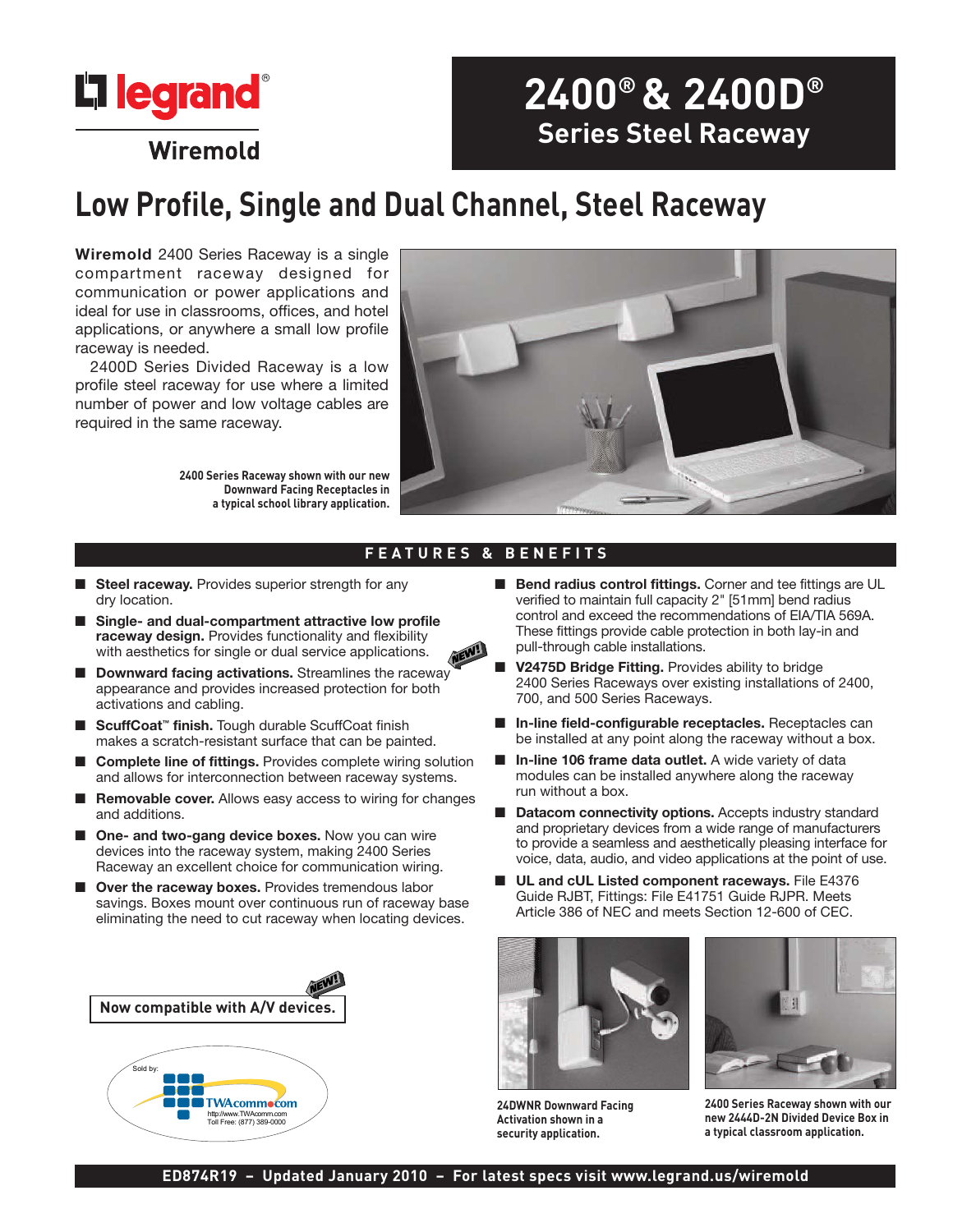

**NOTE: Illustration is for product applications and may not represent proper circuit wiring. Color prefix is not included in part number identification.**



**NOTE: Illustration is for product applications and may not represent proper circuit wiring. Color prefix is not included in part number identification.**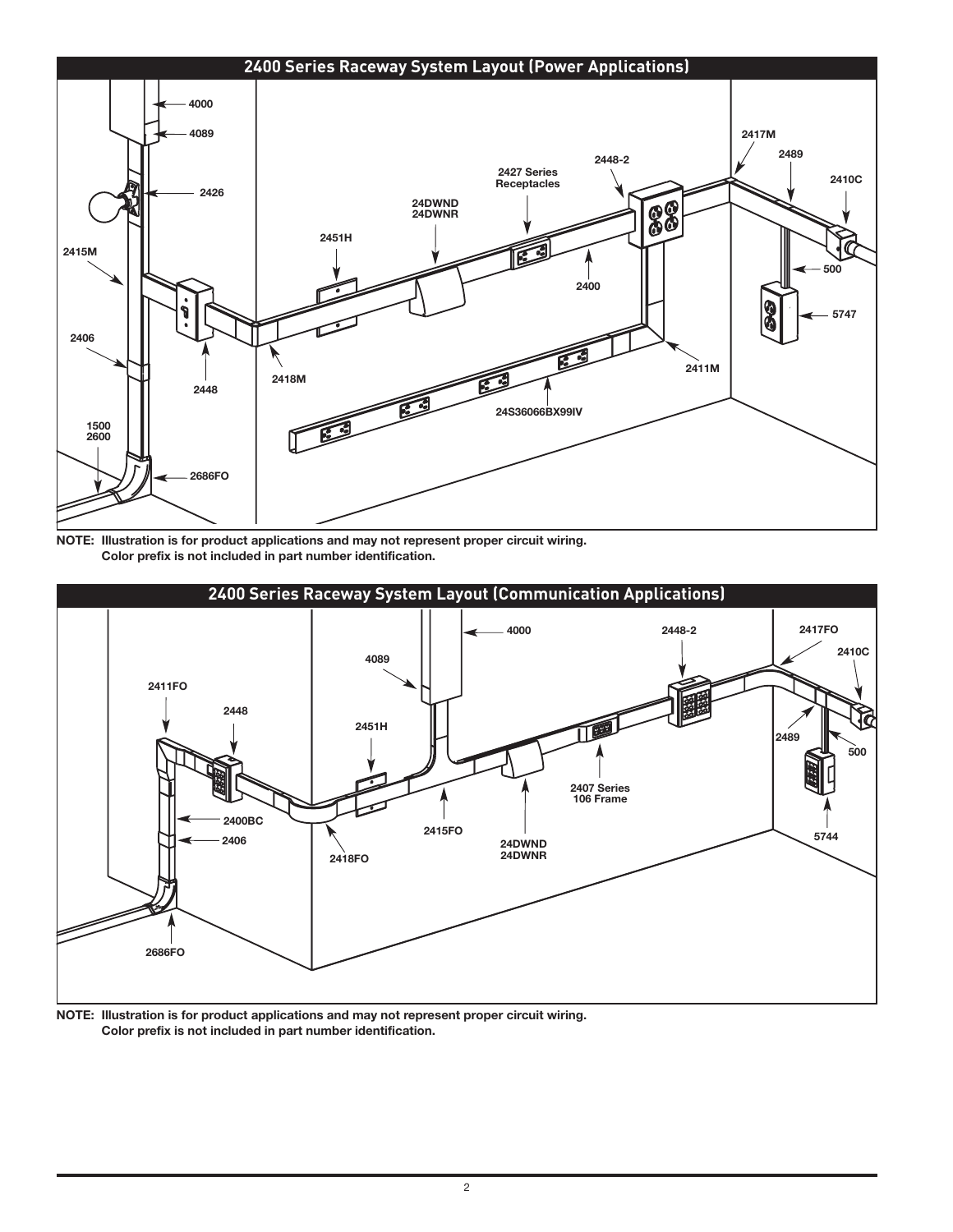# **2400 Series Raceway Wire Fill Capacity Charts**

| 2400 Raceway Wire Fill Capacities for Power* |               |         |                                        |                   |  |
|----------------------------------------------|---------------|---------|----------------------------------------|-------------------|--|
|                                              |               |         | <b>NUMBER OF CONDUCTORS (40% FILL)</b> |                   |  |
| <b>WIRE SIZE</b>                             | O.D.          |         | <b>WITHOUT</b>                         | <b>WITH 2427</b>  |  |
| <b>THHN/THWN</b>                             | <b>Inches</b> | [mm]    | <b>DEVICES</b>                         | <b>RECEPTACLE</b> |  |
| <b>14 AWG</b>                                | 0.111         | [2.8]   | 57                                     | 12                |  |
| 12 AWG                                       | 0.130         | $[3.3]$ | 41                                     |                   |  |
| <b>10 AWG</b>                                | 0.164         | [4.2]   | 26                                     |                   |  |



**\*For additional information refer to Technical Section of Wiremold Product Guide.**

| 2400 Raceway Wire Fill Capacities for Communications |                                                                                                                       |                                           |                                            |                          |  |
|------------------------------------------------------|-----------------------------------------------------------------------------------------------------------------------|-------------------------------------------|--------------------------------------------|--------------------------|--|
|                                                      |                                                                                                                       | O.D. (Approx Dia.)                        |                                            |                          |  |
|                                                      | <b>CABLE/WIRE SIZE</b>                                                                                                | <b>Inches</b>                             | [mm]                                       | 40% FILL**               |  |
| <b>UNSHIELDED</b><br><b>TWISTED PAIR</b>             | 4-Pair, 24 AWG, Cat 3<br>4-Pair. 24 AWG. Cat 5e<br>4-Pair. 24 AWG. Cat 6<br>4-Pair. 24 AWG. Cat 6a<br>25-Pair, 24 AWG | 0.190<br>0.210<br>0.250<br>0.354<br>0.410 | [4.8]<br>[5.3]<br>[6.3]<br>[8.9]<br>[10.4] | 19<br>16<br>11<br>5<br>4 |  |
| COAXIAL                                              | RG6/U                                                                                                                 | 0.270                                     | [6.9]                                      | 9                        |  |
| <b>FIBER</b>                                         | ZipCord<br>Round 4 Strand Fiber<br>Round 6 Strand Fiber                                                               | $0.118 \times 0.236$<br>0.187<br>0.256    | $[3 \times 6]$<br>[4.8]<br>[6.5]           | 20<br>20<br>10           |  |

| 2400 Series Raceway Base & Cover Ordering Information |                                                                                                                                                                                   |                                                |                                                                                                                                              |  |
|-------------------------------------------------------|-----------------------------------------------------------------------------------------------------------------------------------------------------------------------------------|------------------------------------------------|----------------------------------------------------------------------------------------------------------------------------------------------|--|
| <b>Catalog No./Item</b>                               | <b>Description/Specifications</b>                                                                                                                                                 | <b>Catalog No./Item</b>                        | <b>Description/Specifications</b>                                                                                                            |  |
| <b>V2400B</b><br>V2400B-10<br>2400B-FW<br>2400B-10FW  | <b>Raceway Base - .040" [1.0mm]</b><br>steel; packed twenty 5' [1.5m]<br>lengths per carton, or ten 10'<br>[3.0m] lengths per carton.                                             | <b>V2400C</b><br>2400C-FW<br>1 29/32<br>[48mm] | Raceway Cover - .040" [1.0mm]<br>steel; packed twenty 5' [1.5m]<br>lengths per carton.                                                       |  |
| 1 29/32"<br>[48mm]                                    |                                                                                                                                                                                   | 624                                            | 2400 Raceway Base & Cover<br><b>Cutter</b> – Portable cutter for 2400<br>& 2400D Series Raceway Base and                                     |  |
| <b>V2400BC</b><br>2400BC-FW<br>7/8"<br>[22.2mm]       | Raceway Base & Cover - .040"<br>[1.0mm] steel. Packed ten 5' [1.5m]<br>lengths of base and cover<br>per carton.<br>NOTE: "V" prefix indicates Ivory color, "-FW" suffix indicates |                                                | Cover. Provides a clean and easy<br>square cut every time.                                                                                   |  |
|                                                       |                                                                                                                                                                                   | <b>624BCK</b>                                  | <b>Replacement Blade Kit -</b><br>Replacement blades and die<br>set for 624 Cutter.                                                          |  |
| 1 29/32"<br>[48mm]<br>Fog White color.                |                                                                                                                                                                                   | <b>IWE-S</b><br><b>DVWE-S</b>                  | <b>Spray Paint - Used for touching</b><br>up large areas. Available in Ivory<br>(IWE-S) or Fog White (DVWE-S).<br>Contains 12 oz. of paint.  |  |
|                                                       |                                                                                                                                                                                   | Cl legrans                                     | NOTE: Can only be shipped via<br>ground transportation.                                                                                      |  |
|                                                       |                                                                                                                                                                                   | <b>IWE-P</b><br><b>DVWE-P</b>                  | Touch-Up Paint Pen - Used for<br>touching up small areas. Available<br>in Ivory (IWE-P) or Fog White<br>(DVWE-P). Contains 0.3 oz. of paint. |  |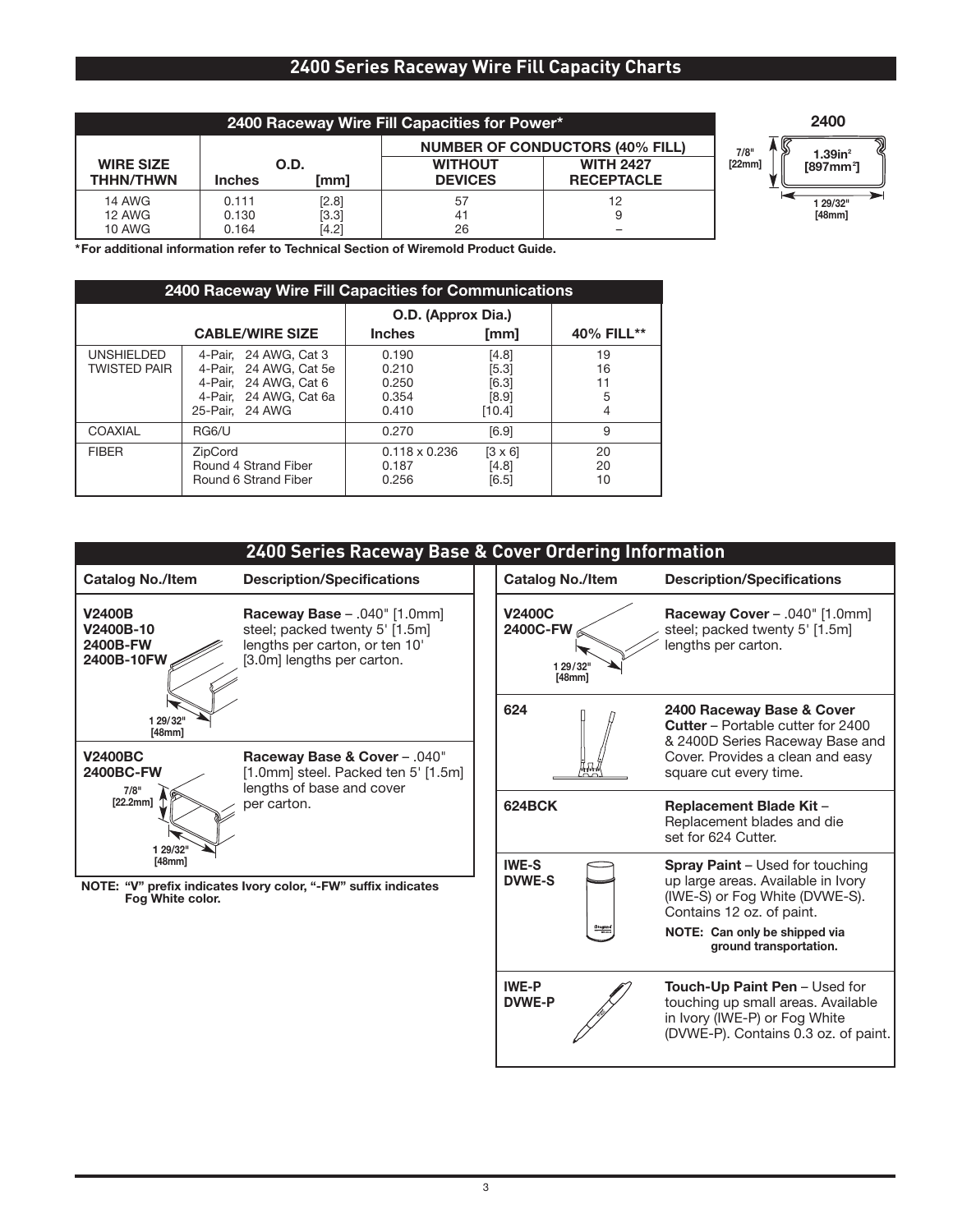

**NOTE: "V" prefix indicates Ivory color, "-FW" suffix indicates Fog White color.**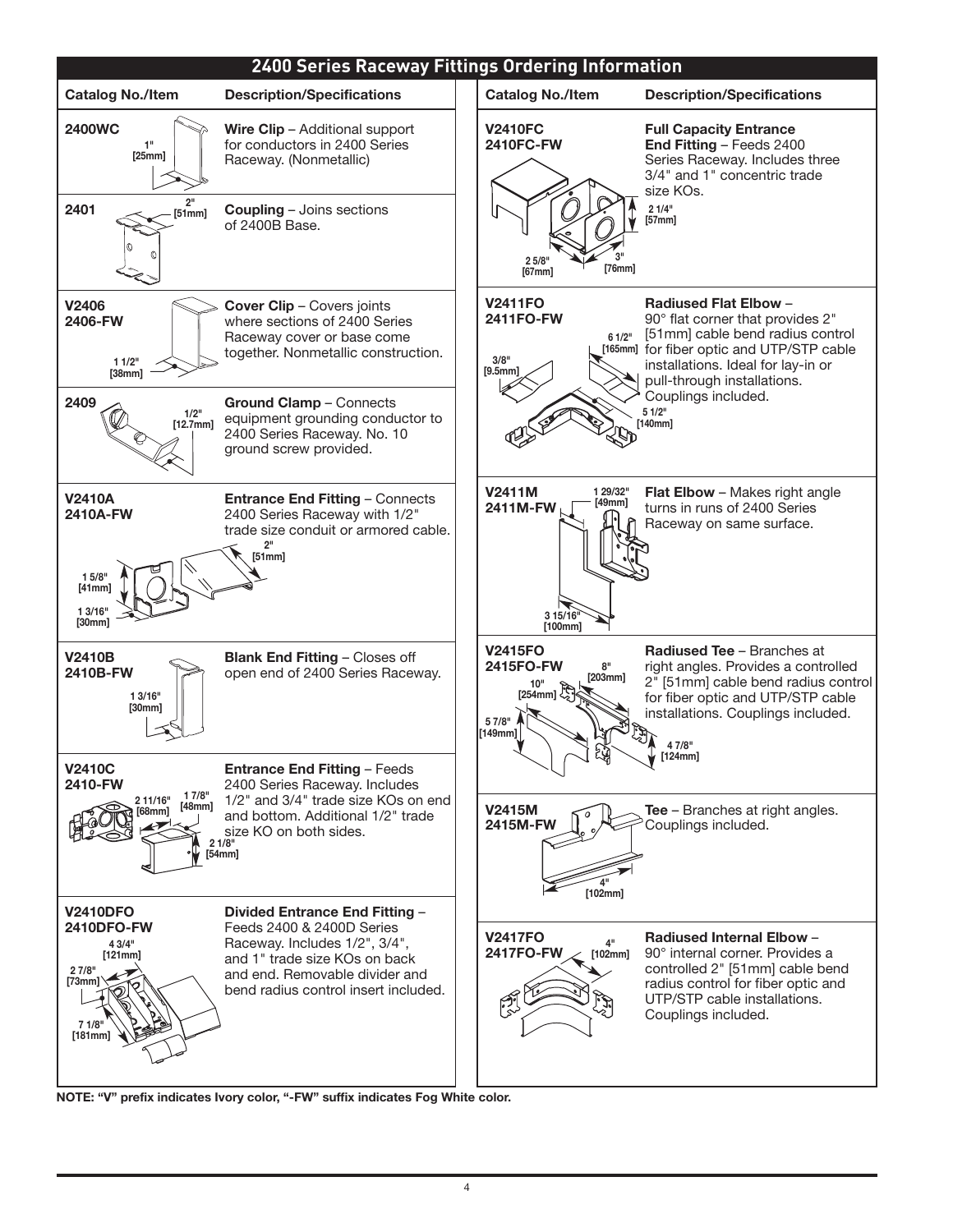

**NOTE: "V" prefix indicates Ivory color, "-FW" suffix indicates Fog White color.**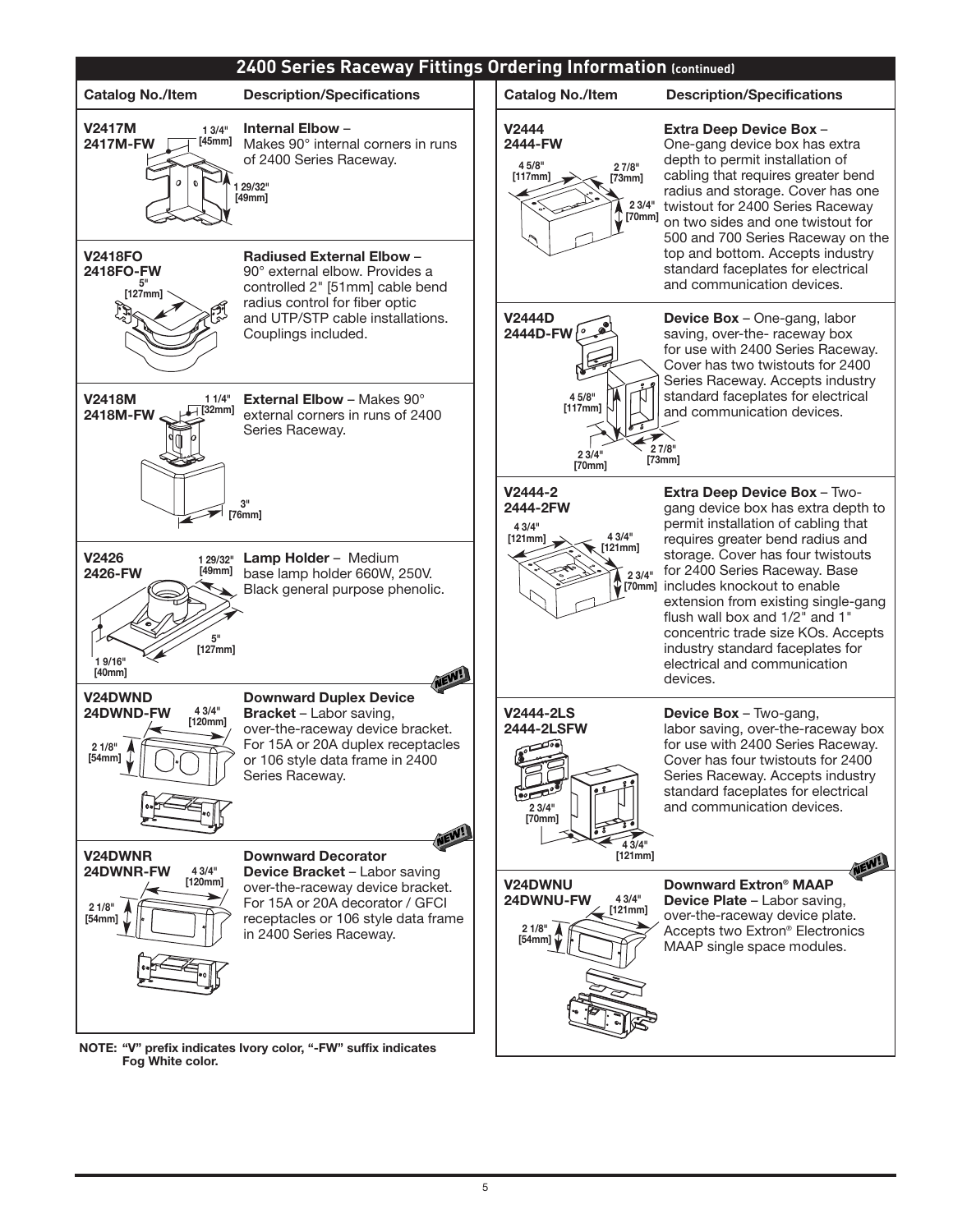

**NOTE: "V" prefix indicates Ivory color, "-FW" suffix indicates Fog White color.**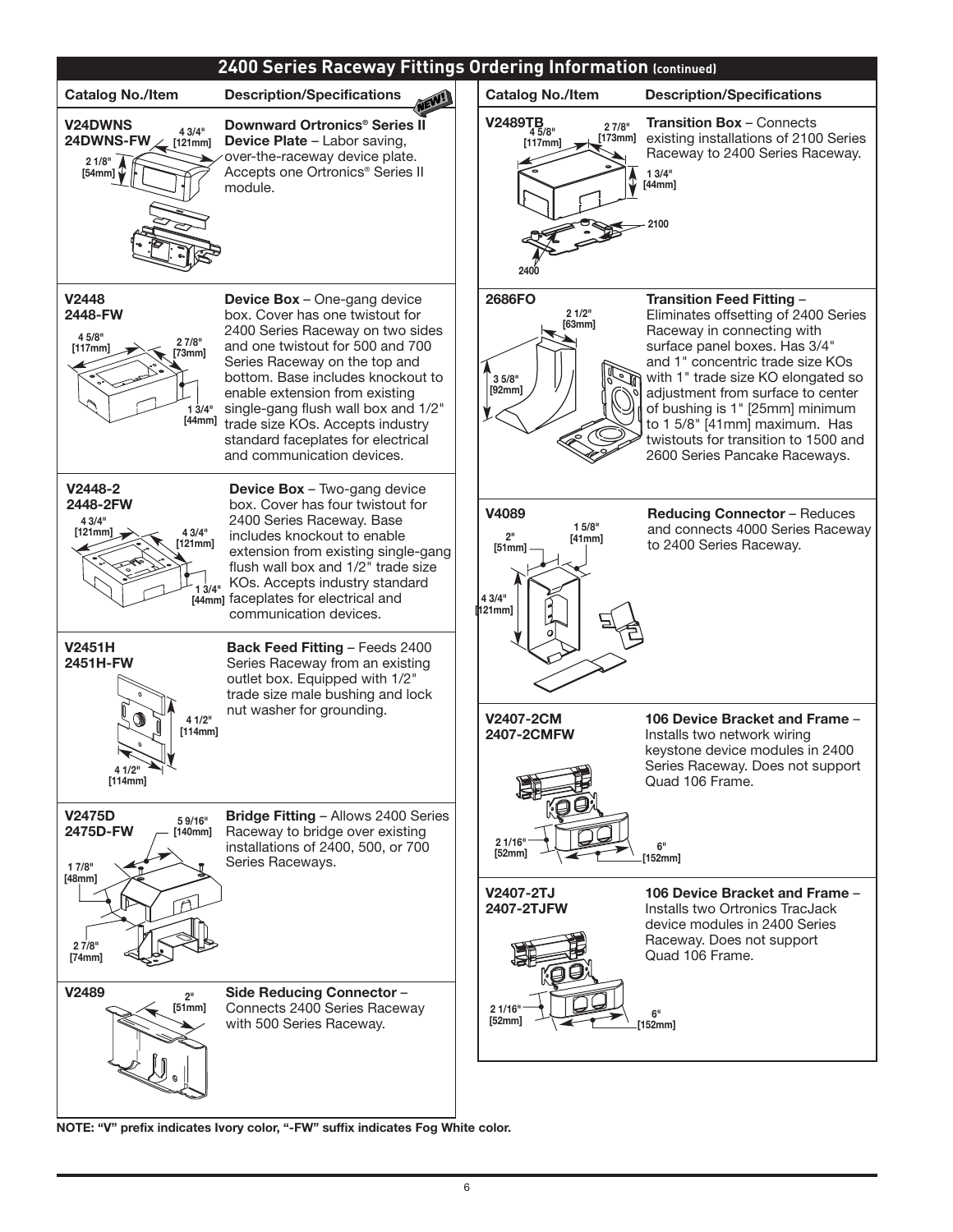



**NOTE: Illustration is for product applications and may not represent proper circuit wiring. Color prefix is not included in part number identification.**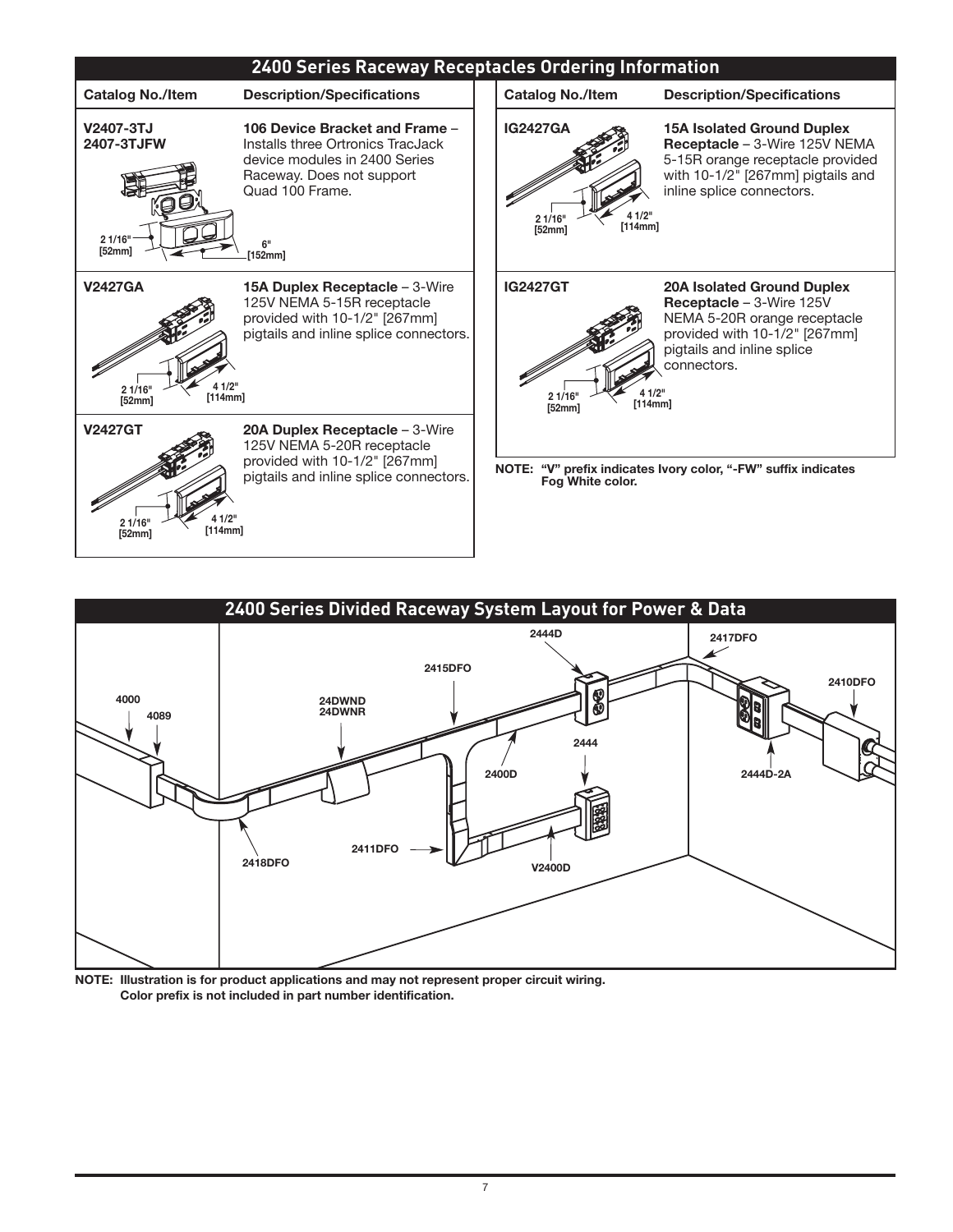# **2400 Series Divided Raceway Wire Fill Capacities**

| 2400 Series Divided Raceway Wire Fill Capacities for Power                        |               |       |           |                                        |                       | 2400D                 |
|-----------------------------------------------------------------------------------|---------------|-------|-----------|----------------------------------------|-----------------------|-----------------------|
| <b>WIRE SIZE</b>                                                                  | O.D.          |       |           | <b>NUMBER OF CONDUCTORS (40% FILL)</b> |                       |                       |
| <b>THHN/THWN</b>                                                                  | <b>Inches</b> | [mm]  | 1/3 COMP. | 2/3 COMP.                              | ∾<br>7/8"             | $.864$ in. $^{2}$     |
| <b>14 AWG</b>                                                                     | 0.111         | [2.8] |           | 26                                     | [22mm]                | [558mm <sup>2</sup> ] |
| <b>12 AWG</b>                                                                     | 0.130         | [3.3] |           | 19                                     |                       |                       |
| 10 AWG                                                                            | 0.164         | [4.2] |           |                                        | $.374$ in. $2$        | 1 29/32"              |
| *For additional information refer to Technical Section of Wiremold Product Guide. |               |       |           |                                        | [241mm <sup>2</sup> ] | [48mm]                |

**\*For additional information refer to Technical Section of Wiremold Product Guide.**

| 2400 Series Divided Raceway Wire Fill Capacities for Communications |                                                                                                                                |                                             |                                            |                                           |                                      |  |
|---------------------------------------------------------------------|--------------------------------------------------------------------------------------------------------------------------------|---------------------------------------------|--------------------------------------------|-------------------------------------------|--------------------------------------|--|
| <b>CABLE/WIRE SIZE</b>                                              |                                                                                                                                | O.D. (Approx Dia.)<br><b>Inches</b><br>[mm] |                                            | <b>1/3 COMPARTMENT</b><br><b>40% FILL</b> | <b>2/3 COMPARTMENT</b><br>40% FILL** |  |
| <b>UNSHIELDED</b><br><b>TWISTED PAIR</b>                            | 4-Pair. 24 AWG, Cat 3<br>24 AWG. Cat 5e<br>4-Pair.<br>24 AWG, Cat 6<br>4-Pair.<br>24 AWG. Cat 6a<br>4-Pair.<br>25-Pair. 24 AWG | 0.190<br>0.210<br>0.250<br>0.354<br>0.410   | [4.8]<br>[5.3]<br>[6.3]<br>[8.9]<br>[10.4] | 5                                         | 12                                   |  |
| COAXIAL                                                             | RG6/U                                                                                                                          | 0.270                                       | [6.9]                                      | 2                                         | 6                                    |  |
| <b>FIBER</b>                                                        | ZipCord<br>Round 4 Strand Fiber<br>Round 6 Strand Fiber                                                                        | $0.118 \times 0.236$<br>0.187<br>0.256      | $[3 \times 6]$<br>[4.8]<br>[6.5]           | 5<br>5                                    | 12<br>12<br>6                        |  |

| 2400 Series Divided Raceway Base & Cover Ordering Information |                                                                                                                                      |                               |                         |                                                                                                                                                                        |  |  |
|---------------------------------------------------------------|--------------------------------------------------------------------------------------------------------------------------------------|-------------------------------|-------------------------|------------------------------------------------------------------------------------------------------------------------------------------------------------------------|--|--|
| <b>Catalog No./Item</b>                                       | <b>Description/Specifications</b>                                                                                                    |                               | <b>Catalog No./Item</b> | <b>Description/Specifications</b>                                                                                                                                      |  |  |
| <b>V2400BD</b><br>2400BD-FW<br>1 29/32"<br>[48mm]             | Divided Raceway Base - .040"<br>1.0mm] steel; divided into 1/3 and<br>2/3 compartments. Packed ten 10'<br>[3.0m] lengths per carton. | 624                           |                         | 2400 Raceway Base & Cover<br><b>Cutter</b> – Portable cutter for 2400 &<br>2400D Series Raceway Base and<br>Cover. Provides a clean and easy<br>square cut every time. |  |  |
| <b>V2400C</b><br>2400C-FW                                     | Raceway Cover - .040" [1.0mm]<br>steel; packed twenty 5' [1.5m]<br>lengths per carton.                                               | <b>624BCK</b>                 |                         | <b>Replacement Blade Kit -</b><br>Replacement blades and die<br>set for 624 Cutter.                                                                                    |  |  |
| 1 29/32<br>[48mm]                                             |                                                                                                                                      | <b>IWE-S</b><br><b>DVWE-S</b> |                         | <b>Spray Paint</b> – Used for touching<br>up large areas. Available in Ivory<br>(IWE-S) or Fog White (DVWE-S).<br>Contains 12 oz. of paint.                            |  |  |
| Fog White color.                                              | NOTE: "V" prefix indicates Ivory color, "-FW" suffix indicates                                                                       |                               | D legrand               | NOTE: Can only be shipped via<br>ground transportation.                                                                                                                |  |  |
|                                                               |                                                                                                                                      | <b>IWE-P</b><br><b>DVWE-P</b> |                         | <b>Touch-Up Paint Pen – Used for</b><br>touching up small areas. Available<br>in Ivory (IWE-P) or Fog White<br>(DVWE-P). Contains 0.3 oz. of paint.                    |  |  |

I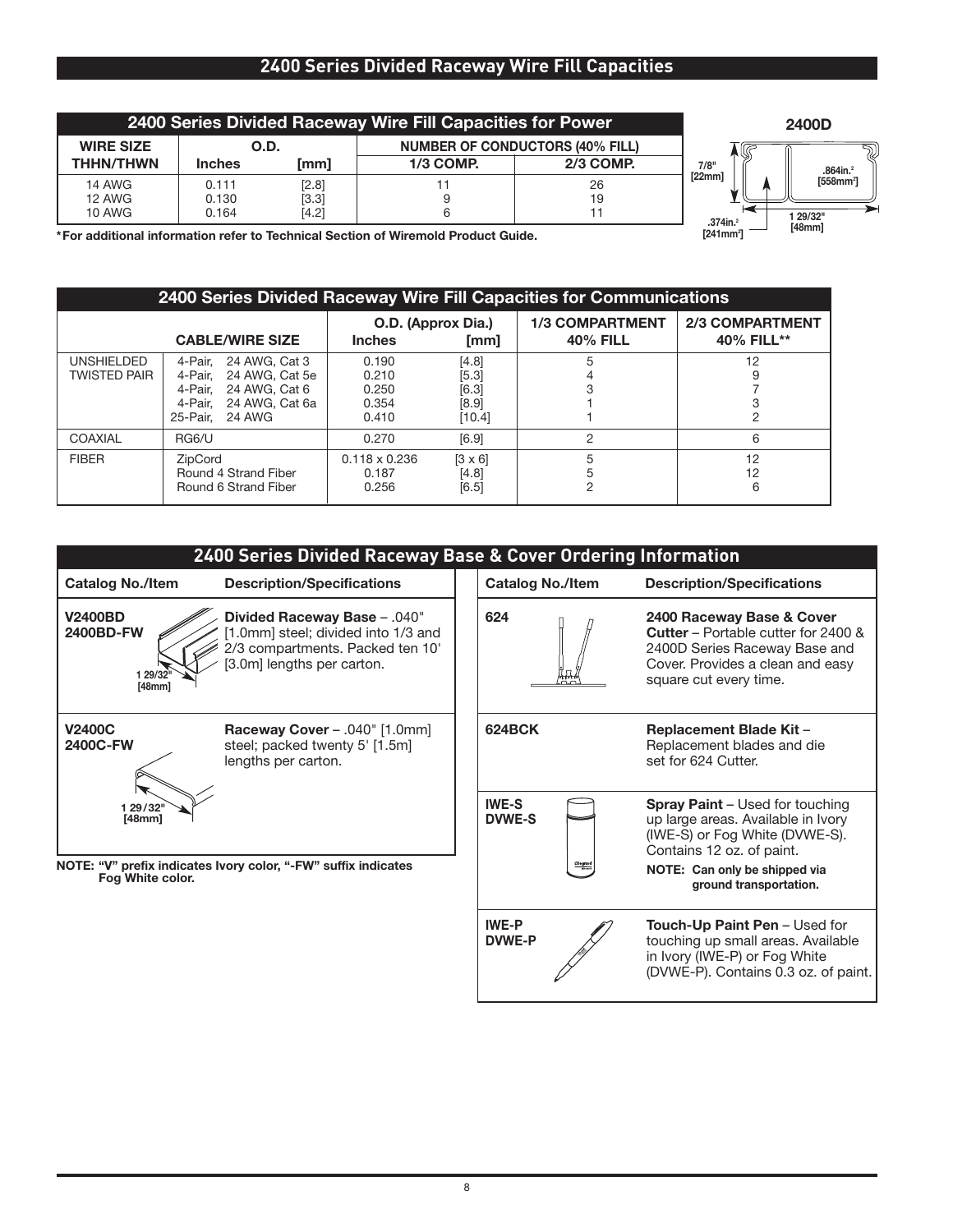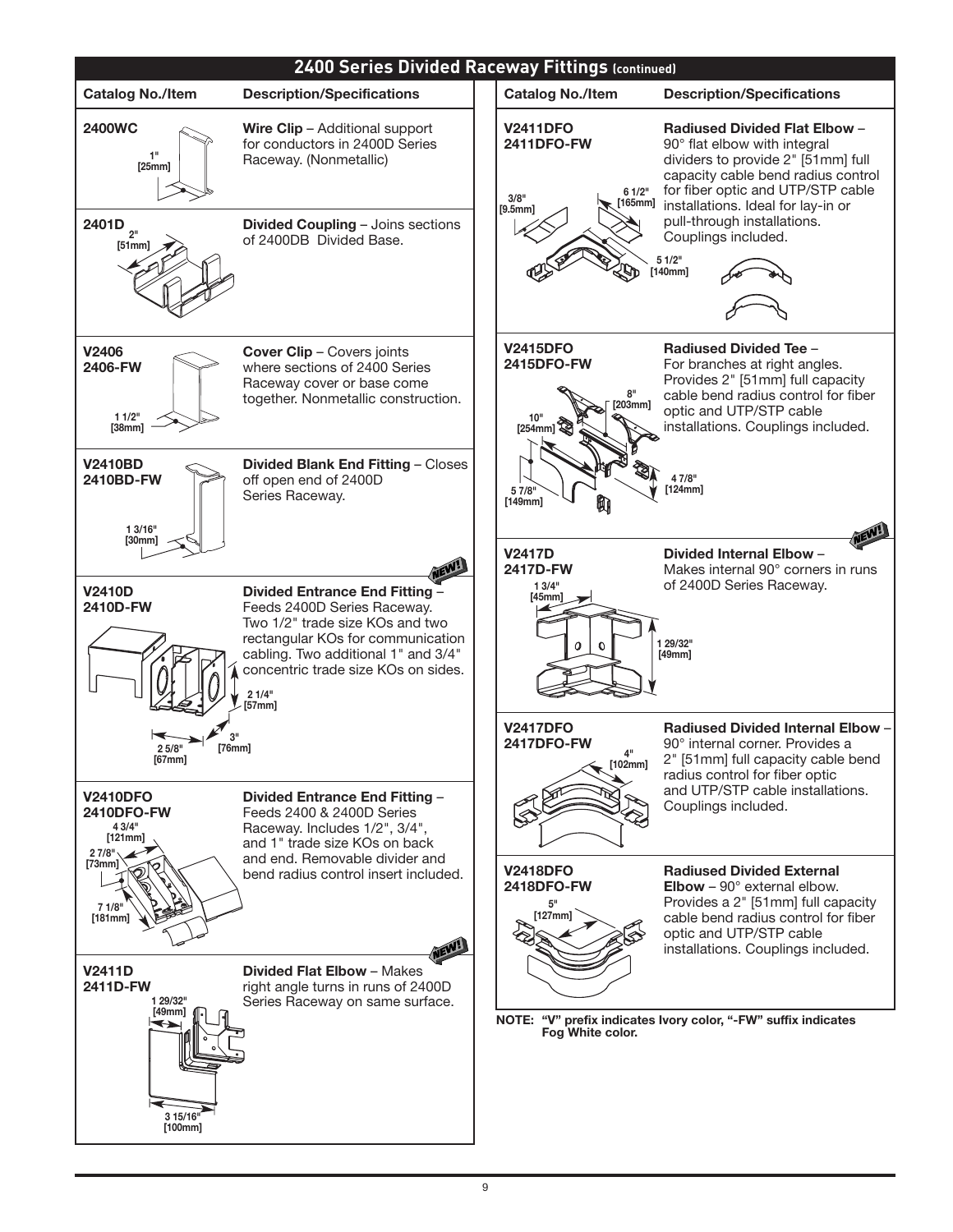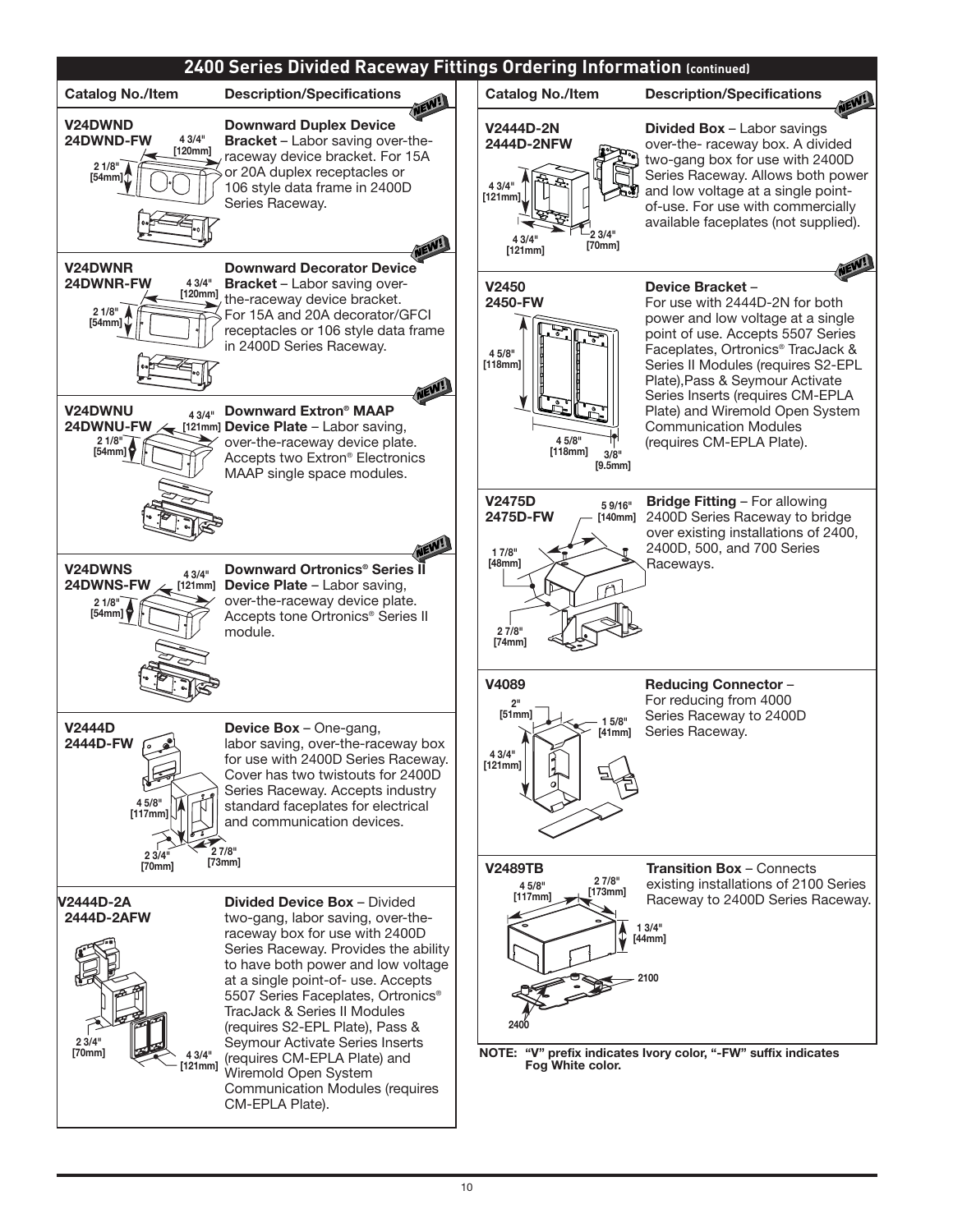

- - **Part number without prefix indicates Ivory color, "-FW" suffix indicates Fog White color.**